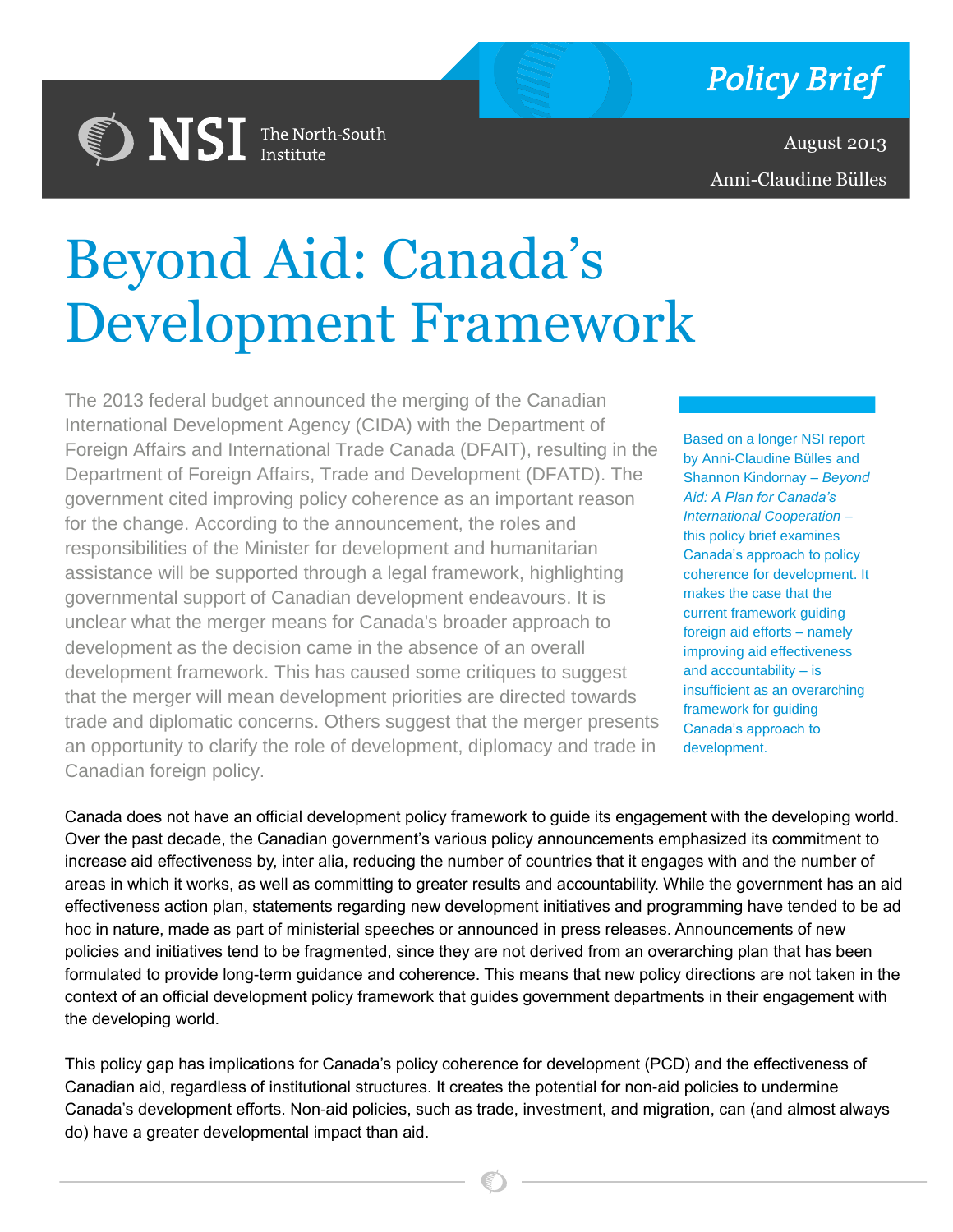The absence of an overarching development policy framework creates uncertainty for how the Canadian government engages with domestic and international development partners, both in terms of the nature of that engagement and policy and programming priorities. It also suggests that the government lacks the ability, or at least the willingness, to formulate a coherent vision and framework for its development efforts.

This policy brief makes the case that the current framework guiding foreign aid efforts—namely improving aid effectiveness and accountability—is insufficient as an overarching framework for guiding Canada's approach to development. This is because the focus on aid effectiveness captures only a small part of Canada's engagement with the developing world. A broader vision that includes aid and non-aid policies is needed for Canada to achieve better PCD and be an effective international development actor.

#### Canada's Approach to Development: Aid Effectiveness

Canadian legislation—the Official Development Assistance Accountability Act (ODAAA)— which articulates key principles for the delivery of Canadian aid, says that Canadian aid must focus on poverty reduction, take into consideration the perspectives of the poor, and align with international human rights standards. The act requires that all departments report back to Parliament on aid spending, making aid spending more accountable and transparent (OECD 2012, 9). CIDA claims that its work already meets the requirements of the act but it has yet to develop mechanisms to evaluate the act's implementation or translate the components of the act into its core practices. Rather than the ODAAA, what dominates Canada's approach to development is the theme of aid effectiveness.

Key shifts in Canada's foreign aid priorities have been justified by the international aid effectiveness agenda. While aid effectiveness should be an underlying rationale and a goal for Canadian aid, it does not provide a substantive basis for establishing objectives and priorities and for selecting partners. Canada's foreign aid program has been characterized by frequent changes to countries of focus and priority themes.

Like many donors, Canada has limited its bilateral relations to a number of "countries of focus," which the agency claims will maximize the value and impact of Canadian aid. Shifts in priority countries have occurred with successive governments and sometimes in the absence of an adequate rationale for cutting the number of focus countries. In addition, between 1995 and 2009, CIDA's priority themes changed six times. In 2009, CIDA's most recent change in priorities was framed as part of CIDA's new approach to aid effectiveness. These new priorities were articulated through a press release, rather than the publication of a coherent policy framework.

In line with CIDA's aid effectiveness agenda, the Canadian government has also announced a number of changes to how the agency engages with civil society and private sector partners. It established new funding guidelines for Canadian civil society organizations (CSOs) in 2010-2011 based on a competitive process whereby CSOs are invited to submit proposals. However, calls for proposals have not been announced on a consistent basis and delays have left many Canadian CSOs facing serious funding gaps.

In terms of the private sector, CIDA announced a number of partnerships based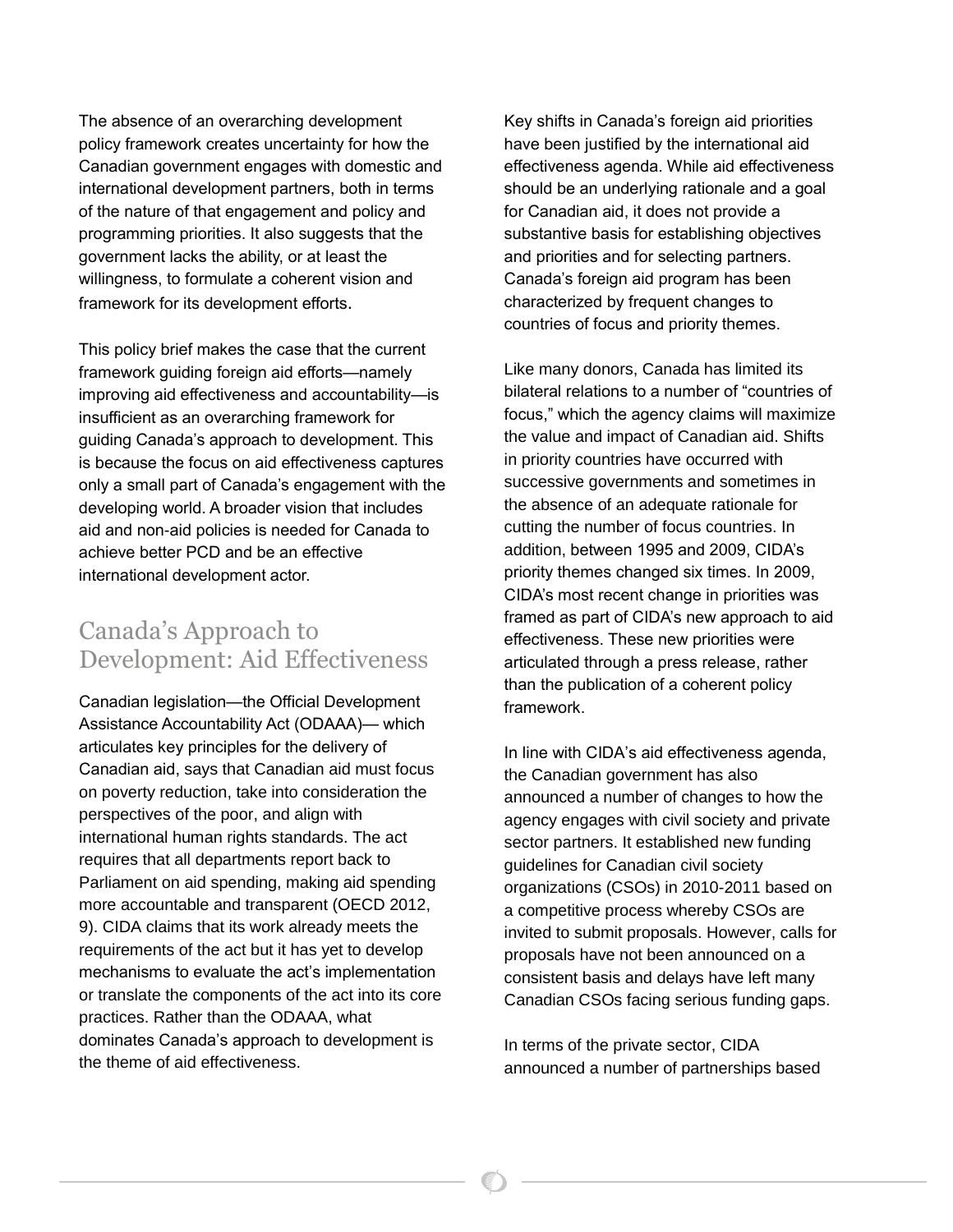on the rationale that greater partnership with the private sector will improve aid effectiveness. The lack of transparency on how and who CIDA engages with, as well as clear policy and processes for selecting partners, has been a major target of criticism.

Although aid effectiveness may help to do things right—to improve efficiency—it does not tell policymakers if they are doing the right things. Without an overarching framework to guide Canada's development efforts, aid effectiveness tends to lack substance, meaning that anything can be said to improve effectiveness, especially in a context where a clear indication of how priorities, policies, and programs interact is missing.

### Policy Coherence for Development in Canada

While Canada does not have a development policy framework, some examples of horizontal coherence across government departments exist. Historically, Canada has framed its PCD efforts in terms of the whole-of-government approach (WGA). The WGA—a form of intended coherence—usually focuses primarily on coordinating departments in a specific country context and toward a specific end. In the Canadian context, the WGA includes three dimensions: foreign policy, the promotion of peace and security, and sustainable development. While the WGA may lead to greater coherence, it should not be seen as a substitute for the need of an overarching development framework.

The OECD-DAC has recognized Canada's progress on PCD, but points out that Canada has made little progress on articulating a clear overarching development framework and only some progress on policy coordination mechanisms and monitoring, analysis, and reporting systems. A development framework would help to guide future actions towards promoting PCD.

Canada faces a number of challenges in improving PCD, which include institutional and political incoherence and intended and unintended incoherence resulting from conflicting domestic objectives and international development goals. From a formal standpoint, the power to improve policy coherence lies within central government institutions (the Office of the Prime Minister, Privy Council Office, and Cabinet) and different departments and agencies, which have diverse resources, decision-making functions, and levels of capacity.

In the past, the complex institutional structure of the government did little to facilitate coherence and coordination, with CIDA's minister reporting directly to Parliament and not to the minister of foreign affairs. The OECD-DAC pointed out that while CIDA was responsible for facilitating PCD, it did not have a strong enough mandate or the necessary leverage and capacity to achieve better coherence (OECD 2012, 38).

Policies on development are not resilient to changing political priorities in Canada. As priorities shift, potential exists for policy incoherence, especially in a context where departments with varying mandates work to implement new government priorities in the absence of a coherent cross-government policy framework. The creation of a clear development framework is one way to mitigate the influence of changing political interests in Canada's approach to development.

## Moving Beyond Aid

In the absence of an overarching development framework, the 2013 amalgamation of CIDA with DFAIT does not guarantee greater PCD though the government has emphasized that it will mean more coordinated activities. Some